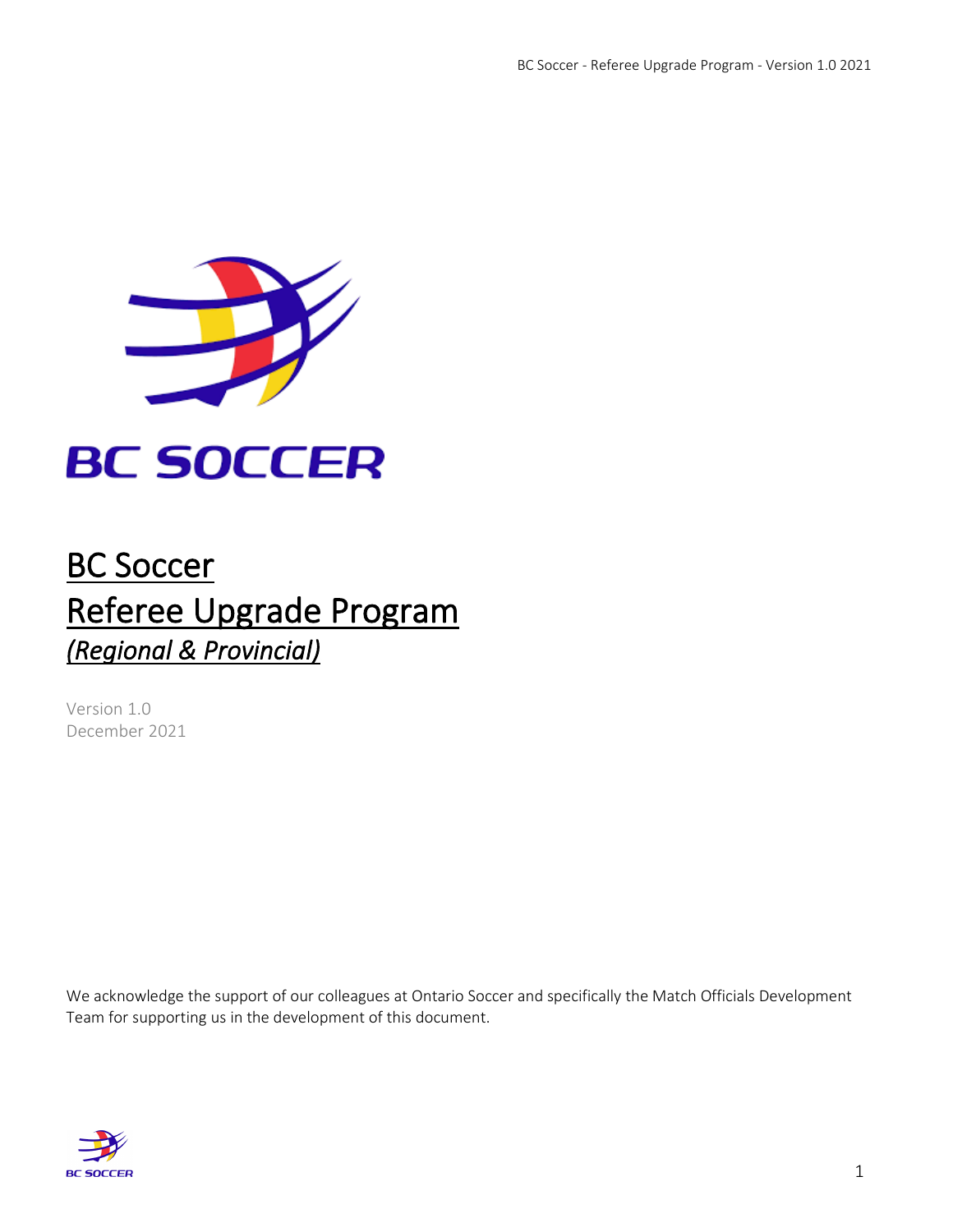# Contents

| a. |  |
|----|--|
| b. |  |
| C. |  |
| d. |  |
| e. |  |
| f. |  |
| g. |  |
|    |  |
| a. |  |
| b. |  |
| C. |  |
| d. |  |
| e. |  |
| f. |  |
| g. |  |
|    |  |
| a. |  |
|    |  |

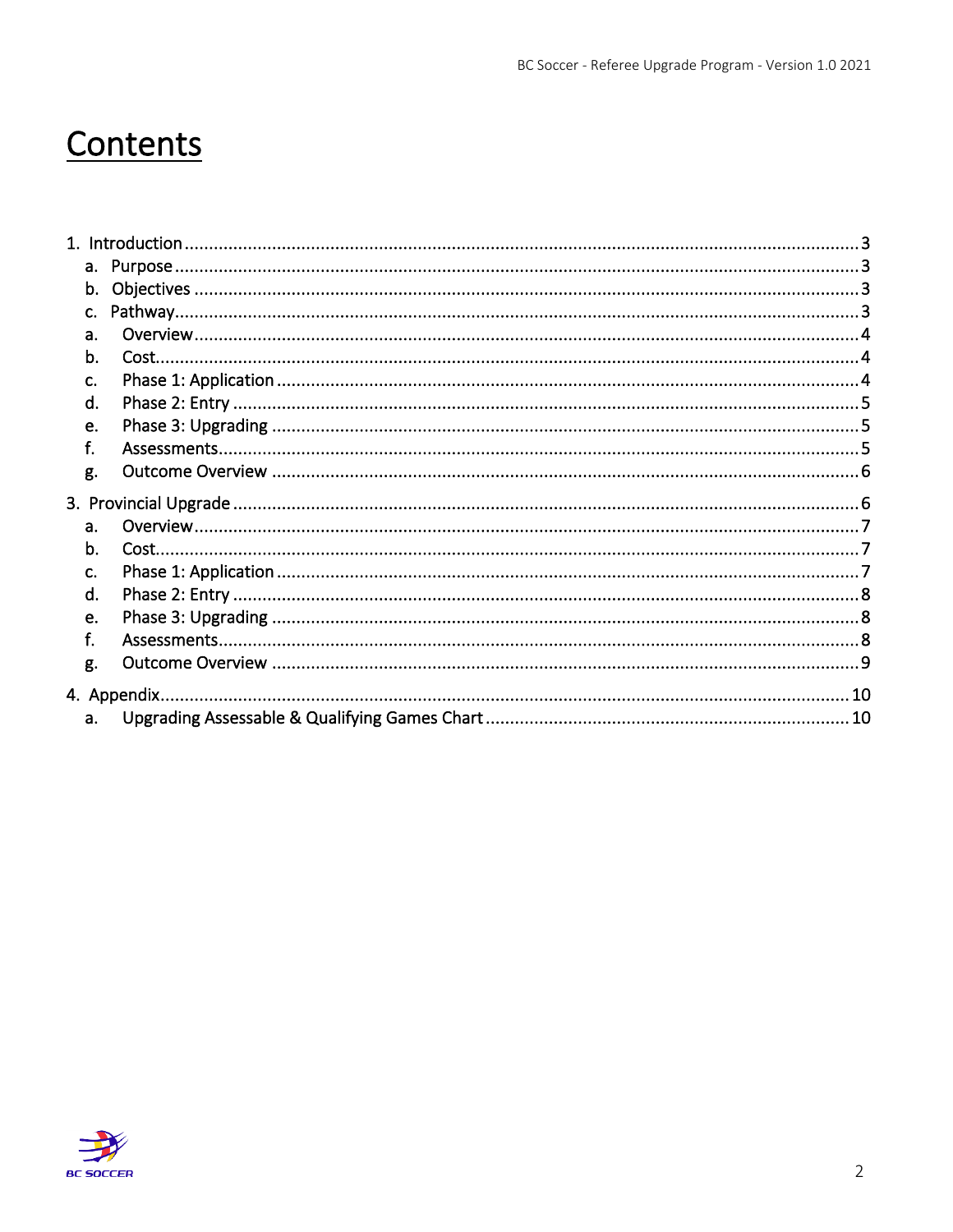## <span id="page-2-0"></span>1. Introduction

#### <span id="page-2-1"></span>a. Purpose

The Referee Upgrade Program is designed to identify, educate, and develop Referees who seek promotion to Regional or Provincial classification in British Columbia.

#### <span id="page-2-2"></span>b. Objectives

- 1. The purpose of this program will concentrate efforts towards the development and growth of Regional and Provincial Referees in the province.
- 2. Provide emphasis of the Referee Pathway along the Performance stream.
- 3. Develop a platform for advancement of Referees from District to Regional list and Regional to Provincial list.
- 4. Highlight and implement a standards-based approach with respects to performance measures and level of professionalism.

#### <span id="page-2-3"></span>c. Pathway

Referees who are considered for the Referee Upgrade Program are progressing through the Referee Pathway under the Performance stream.

- Candidates entering the Regional upgrade component of the program will be applying as a Grade 8 based on the Grading Protocol. Successful completion of the program will promote the classification to a Grade 9 Regional Referee.
- Candidates entering the Provincial upgrade component of the program will be applying as a Grade 9 based on the Grading Protocol. Successful completion of the program will promote the classification to a Grade 10 Provincial Referee.

For an overview, please see the BC Grading Protocol and Referee Pathway.

#### Please ensure to review the appropriate section of this document for the upgrading components that apply to you.

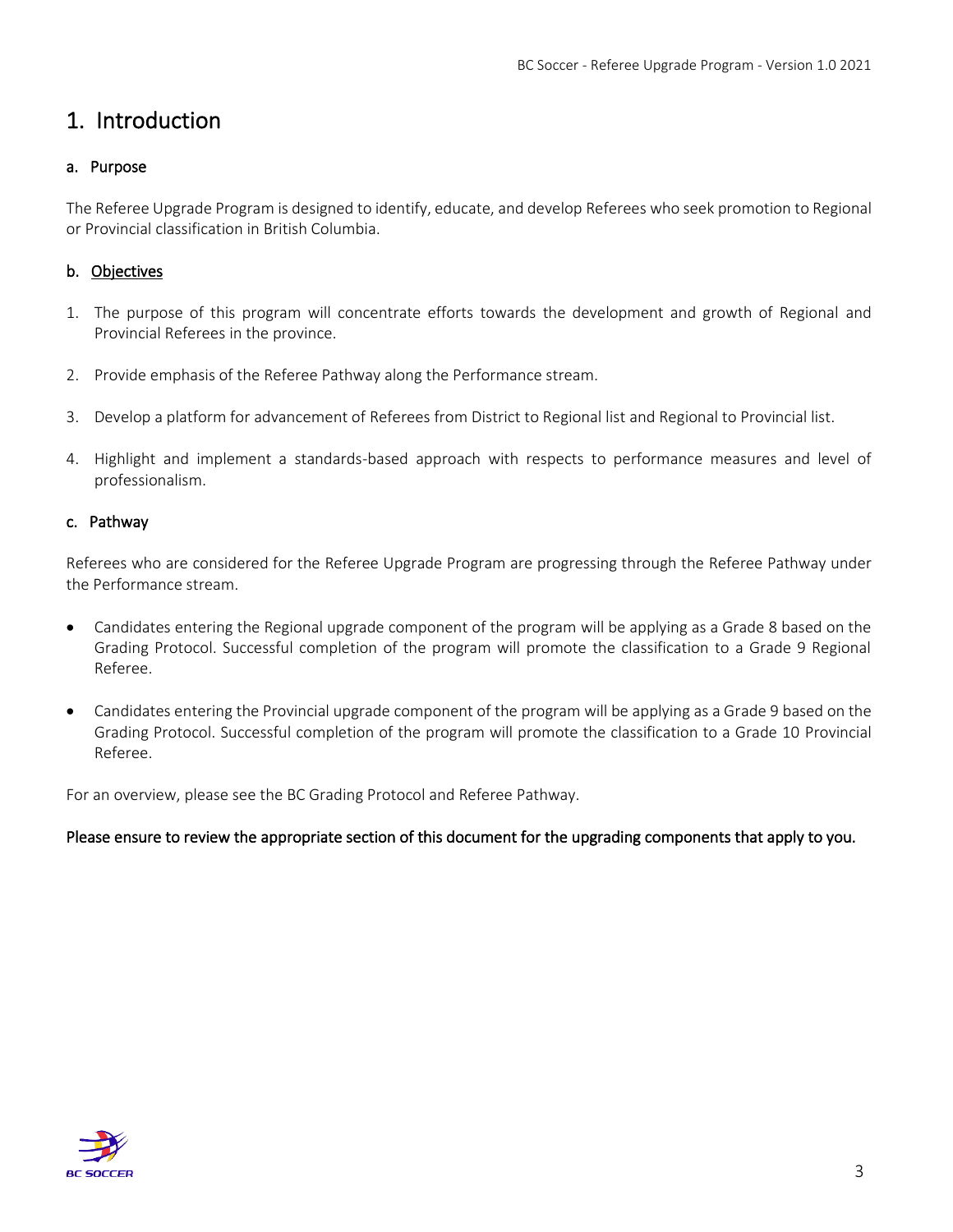## 2. Regional Upgrade

#### <span id="page-3-0"></span>a. Overview

The Regional Upgrade component of the Program provides an opportunity for Regional promotion. The program runs annually and comprised of three phases:

- 1. Application Phase
- 2. Entry Phase
- 3. Upgrading Phase

The Regional Upgrade process is in line with the BC Referee Pathway fostering learning environments for officials along the Performance Pathway seeking Regional classification. Each phase outlines specific tasks/requirements in order to move on to the next phase in the process. Note: Any late, incomplete or incorrectly filled/submitted forms and documents will not be accepted.

#### <span id="page-3-1"></span>b. Cost

There is no cost to the program, which includes:

- Online Education Knowledge Checks
- The cost of three Assessment (Applicable to phase 3 only. Any additional assessment requirements will be at the expense of the official)
- The cost of FIFA Fitness Testing
- In-Person Education Weekend
	- o Expenses & Accommodations Included
	- o BC Soccer Upgrading Apparel

#### <span id="page-3-2"></span>c. Phase 1: Application

The following items must be completed in order to progress with the Application Phase for 2022. Please ensure to refer to the "How to Apply" guidelines that are listed on the BC Soccer Website.

| <b>Item</b>                | Detail                                                                                                                                                                                                                                                                                                                                                |  |
|----------------------------|-------------------------------------------------------------------------------------------------------------------------------------------------------------------------------------------------------------------------------------------------------------------------------------------------------------------------------------------------------|--|
| <b>Application Form</b>    | Completed with all fields filled (online application form). Note: All applicants<br>must be a registered Referee prior to applying for the Regional Upgrading<br>Program.                                                                                                                                                                             |  |
| Game Log                   | Must submit a game log from the previous or current season of the application<br>year. Must only submit top 15 games as Referee and 10 as an Assistant Referee<br>for any District Competitive 11v11 game level or higher. If the minimum number<br>of games are not met for the in 2021, the Application Game Log will be<br>considered upon review. |  |
| <b>Eligible Assessment</b> | Must have 1 assessment as a Referee at or above competency for a U16 Male<br>or Female game or above from the previous or current season of the application<br>year. Assessment must be district competitive 11v11 or higher. Meeting<br>competency requires a mark of 8.3-8.4. Above competency mark is 8.5.                                         |  |

### DEADLINE TO APPLY: FEBRUARY 1ST, 2022

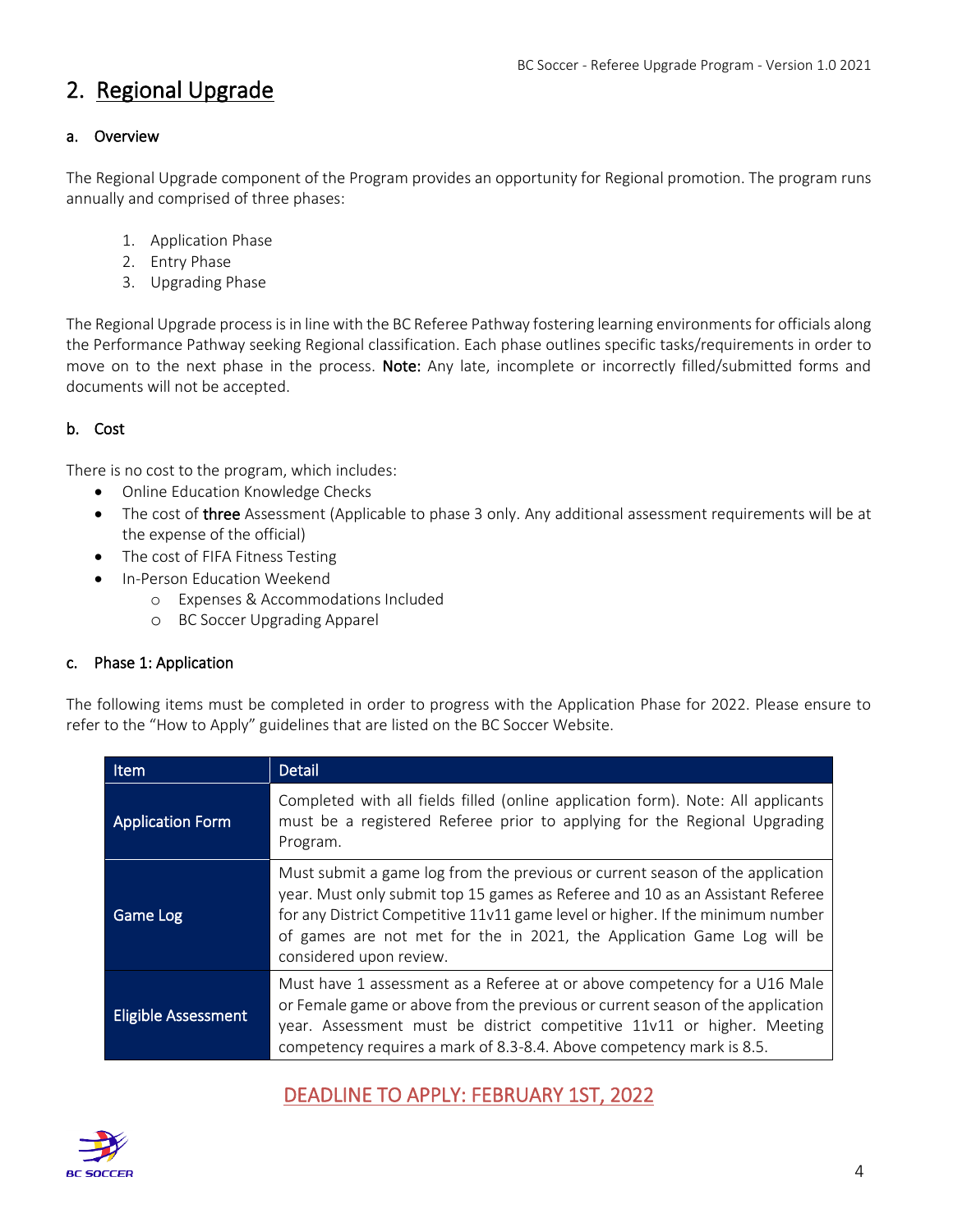#### <span id="page-4-0"></span>d. Phase 2: Entry

The following requirements must be completed as compulsory pre-requisites to progress to the next phase if accepted to the program. Note: you must be a registered Referee to participate in an of the following requirements.

| <b>Item</b>                              | <b>Detail</b>                                                                                                                                      |
|------------------------------------------|----------------------------------------------------------------------------------------------------------------------------------------------------|
| <b>Online Knowledge</b><br><b>Checks</b> | Participate in all mandatory online education knowledge checks. These will be<br>distributed via RefCentre on a schedule that is to be determined. |
| <b>Education Weekend</b>                 | Educational weekend with focus on practical training and in-class theory and<br>law. In-person attendance is mandatory. Dates TBD.                 |
| Canada Soccer<br><b>Upgrading Exam</b>   | Pass the Canada Soccer Regional Upgrade Exam with a minimum mark of 80%.                                                                           |
| <b>Fitness Test</b>                      | Pass the FIFA Regional Level Fitness test on or before May 31st of the current<br>year.                                                            |

#### <span id="page-4-1"></span>e. Phase 3: Upgrading

The following requirements must be completed as compulsory pre-requisites to complete the upgrading program. Ensure to review the Assessable and Qualifying Games Chart once it becomes available to successfully complete the following requirements.

| Item        | Detail                                                                                                                                                                                                                        |
|-------------|-------------------------------------------------------------------------------------------------------------------------------------------------------------------------------------------------------------------------------|
| Game Log    | 10 qualifying games as a Referee (Competitive U16 Games and above).<br>10 qualifying games as an Assistant Referee (Competitive U16 games and<br>above).                                                                      |
| Assessments | Three assessments above competency as a Regional Referee. One assessment<br>must be completed for the opposite gender of the Referee. Note: Meeting<br>competency requires a mark of 8.3-8.4. A mark above competency is 8.5. |
| Additional  | Overall good standing with BC Soccer.                                                                                                                                                                                         |

#### <span id="page-4-2"></span>f. Assessments

| Assessment                                               | Fee:                           |
|----------------------------------------------------------|--------------------------------|
| Minimum of 3 - Maximum of 5 per upgrading season will be | \$80.00 per assessment         |
| permitted.                                               | (First 3 assessments included) |

### DUE: NOVEMBER 30TH, 2022

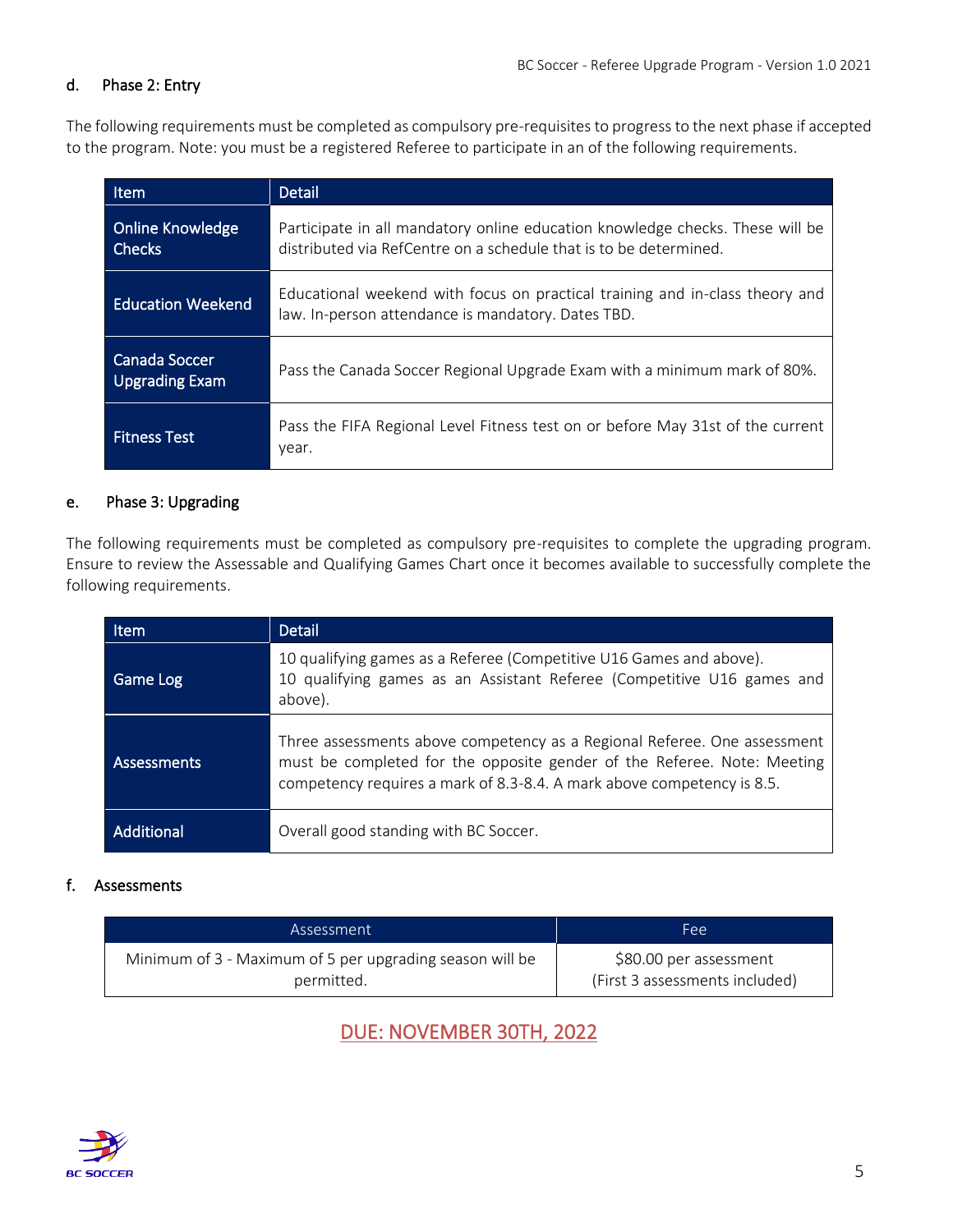#### <span id="page-5-0"></span>g. Outcome Overview

The following outlines the candidate upgrading pathway outlining requirements along each phase illustrated below.

<span id="page-5-1"></span>

<sup>1</sup> Unless the candidate advises in writing that they no longer wish to continue. A second program fee does not apply, but the cost of all assessments must be incurred at the expense of the candidate. Note: Candidates are required to successfully complete a FIFA Fitness test in Year 2 to proceed with the remainder of the Upgrading Requirements.

 $^2$  It will be advised and recommended that officials who do not meet upgrading requirements to spend an additional year at the District classification to work on improving development areas.

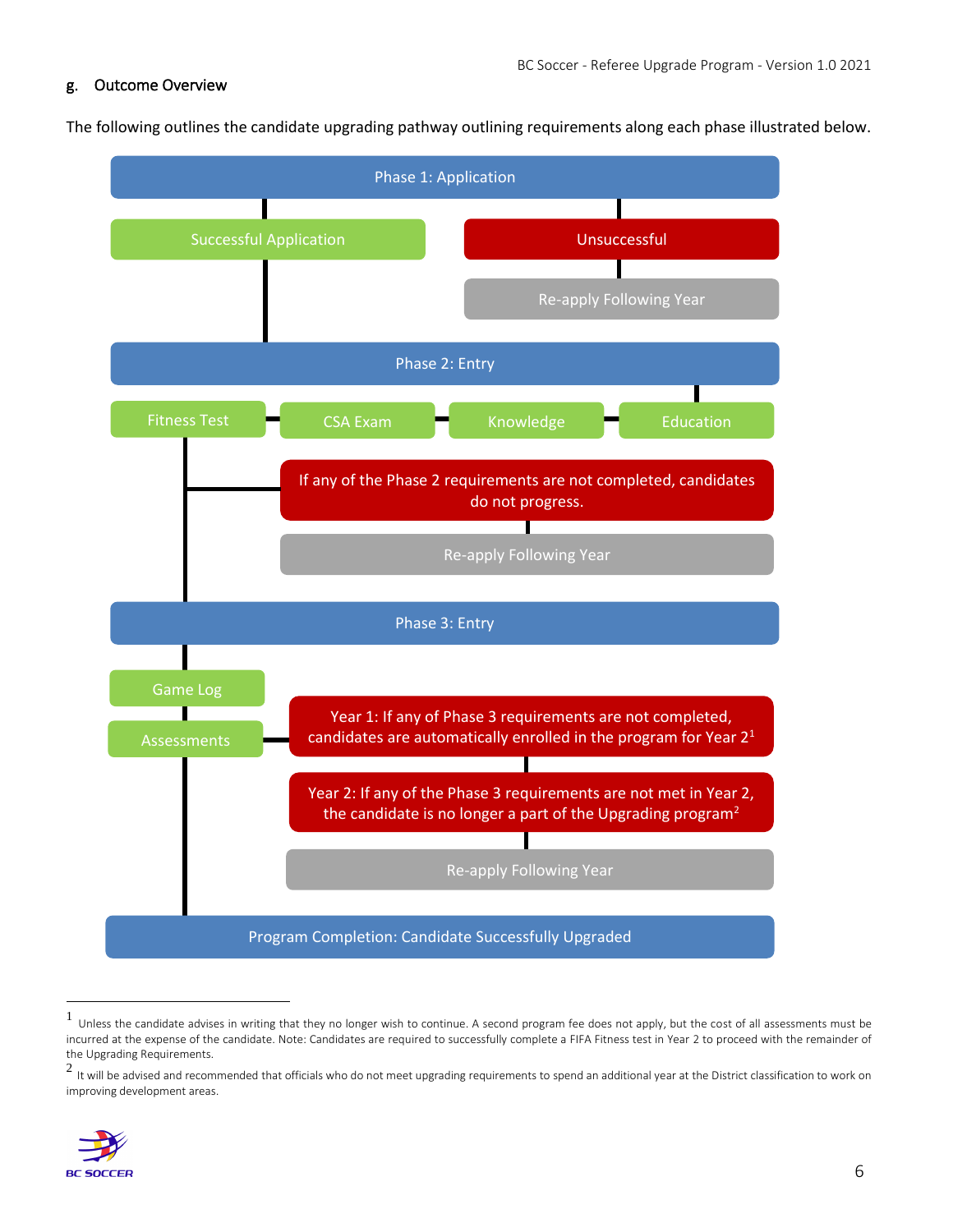## 3. Provincial Upgrade

#### <span id="page-6-0"></span>a. Overview

The Provincial Upgrade component of the Program provides an opportunity for Provincial promotion. The program runs annually and comprised of three phases:

- 1. Application Phase
- 2. Entry Phase
- 3. Upgrading Phase

The Provincial Upgrading process is in line with the BC Referee Pathway fostering learning environments for officials along the Performance Pathway seeking Provincial classification. Each phase outlines specific tasks/requirements in order to move on to the next phase in the process. Note: Any late, incomplete or incorrectly filled/submitted forms and documents will not be accepted.

#### <span id="page-6-1"></span>b. Cost

There is no cost to the program, which includes:

- Online Education Knowledge Checks
- The cost of three Assessment (Applicable to phase 3 only. Any remaining assessment requirements will be at the expense of the official)
- The cost of FIFA Fitness Testing
- In-Person Education Weekend
	- o Expenses & Accommodations Included
	- o BC Soccer Upgrading Apparel

#### <span id="page-6-2"></span>c. Phase 1: Application

The following items must be completed in order to progress with the Application Phase for 2022. Please ensure to refer to the "How to Apply" guidelines that are listed on the BC Soccer Website.

| <b>Item</b>                | Detail                                                                                                                                                                                                                                                                                                                                                |  |
|----------------------------|-------------------------------------------------------------------------------------------------------------------------------------------------------------------------------------------------------------------------------------------------------------------------------------------------------------------------------------------------------|--|
| <b>Application Form</b>    | Completed with all fields filled (online application form). Note: All applicants<br>must be a registered Referee prior to applying for the Provincial Upgrading<br>Program.                                                                                                                                                                           |  |
| Game Log                   | Must submit a game log from the previous or current season of the application<br>year. Must only submit top 15 games as Referee and 10 as an Assistant Referee<br>for any District Competitive 11v11 game level or higher. If the minimum number<br>of games are not met for the in 2021, the Application Game Log will be<br>considered upon review. |  |
| <b>Eligible Assessment</b> | Must have 1 assessment as a Referee at or above competency for a U16 Male<br>or Female game or above from the previous or current season of the application<br>year. Assessment must be district competitive 11v11 or higher. Meeting<br>competency requires a mark of 8.3-8.4. Above competency mark is 8.5.                                         |  |

### DEADLINE TO APPLY: FEBRUARY 1ST, 2022

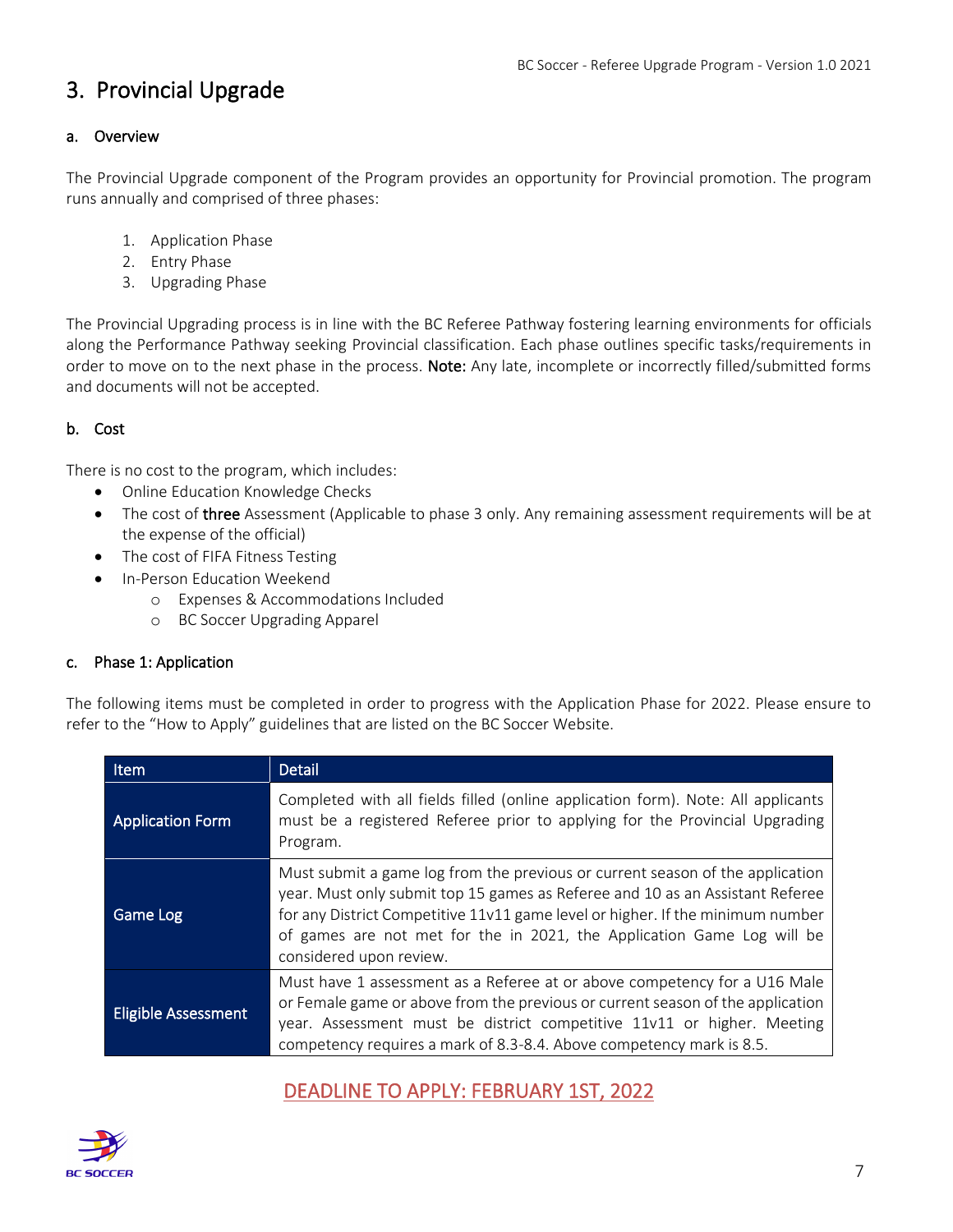#### <span id="page-7-0"></span>d. Phase 2: Entry

The following requirements must be completed as compulsory pre-requisites to progress to the next phase if accepted to the program. Note: you must be a registered Referee to participate in an of the following requirements.

| Item                                   | <b>Detail</b>                                                                                                                                      |
|----------------------------------------|----------------------------------------------------------------------------------------------------------------------------------------------------|
| <b>Online Knowledge</b><br>Checks      | Participate in all mandatory online education knowledge checks. These will be<br>distributed via RefCentre on a schedule that is to be determined. |
| <b>Education Weekend</b>               | Educational weekend with focus on practical training and in-class theory and<br>law. In-person attendance is mandatory. Dates TBD.                 |
| Canada Soccer<br><b>Upgrading Exam</b> | Pass the Canada Soccer Provincial Upgrade Exam with a minimum mark of 80%.                                                                         |
| <b>Fitness Test</b>                    | Pass the FIFA Provincial Level Fitness test on or before May 31st of the current<br>year.                                                          |

#### <span id="page-7-1"></span>e. Phase 3: Upgrading

The following requirements must be completed as compulsory pre-requisites to complete the upgrading program. Ensure to review the Assessable and Qualifying Games Chart once it becomes available to successfully complete the following requirements.

| Item        | <b>Detail</b>                                                                                                                                                                                                                   |
|-------------|---------------------------------------------------------------------------------------------------------------------------------------------------------------------------------------------------------------------------------|
| Game Log    | 10 qualifying games as a Referee (Competitive U16 Games and above).<br>10 qualifying games as an Assistant Referee (Competitive U16 games and<br>above).                                                                        |
| Assessments | Three assessments above competency as a Provincial Referee. One assessment<br>must be completed for the opposite gender of the Referee. Note: Meeting<br>competency requires a mark of 8.3-8.4. A mark above competency is 8.5. |
| Additional  | Overall good standing with BC Soccer.                                                                                                                                                                                           |

#### <span id="page-7-2"></span>f. Assessments

| Assessment                                               | Fee:                           |
|----------------------------------------------------------|--------------------------------|
| Minimum of 3 - Maximum of 5 per upgrading season will be | \$80.00 per assessment         |
| permitted.                                               | (First 3 assessments included) |

DUE: NOVEMBER 30TH, 2022

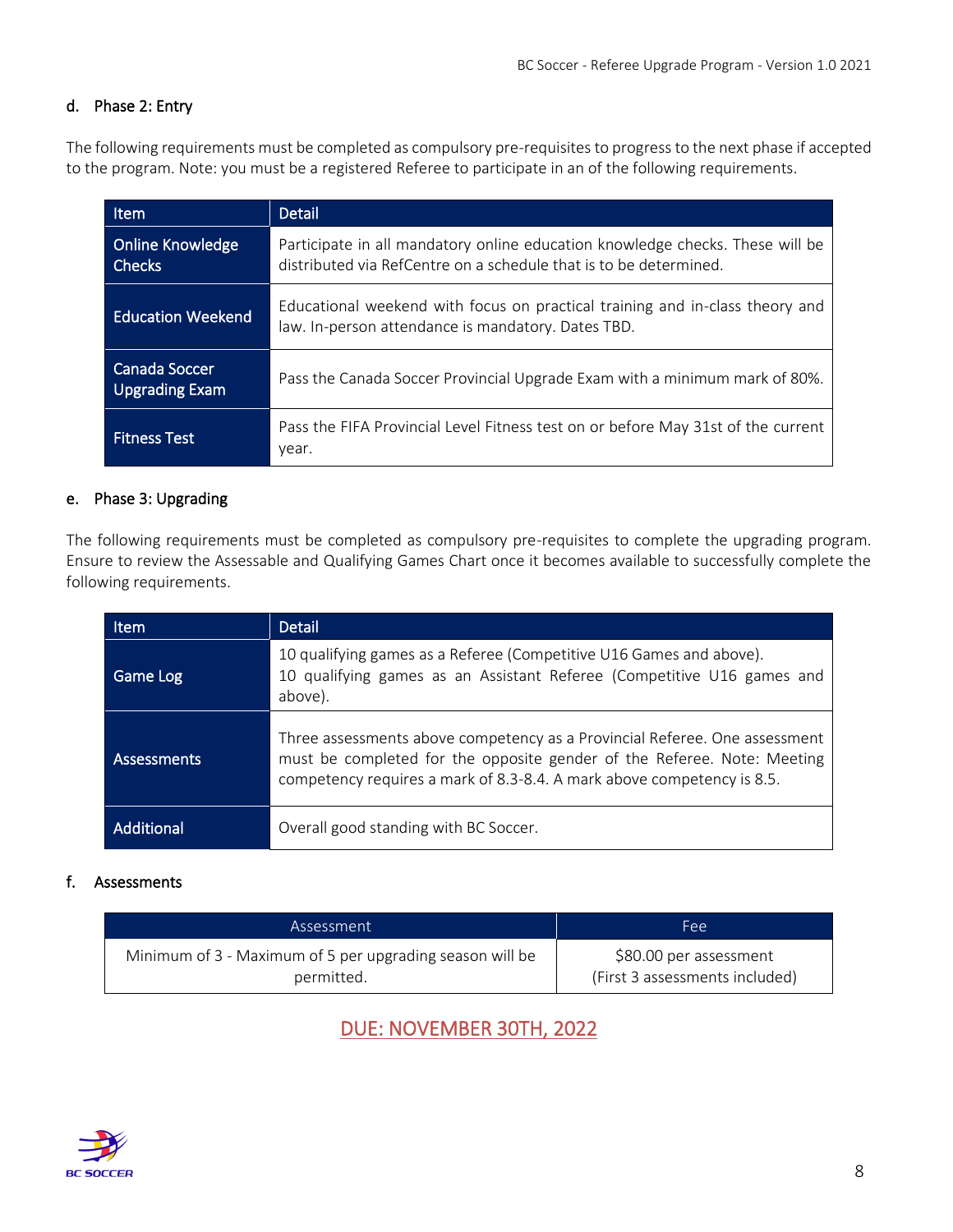#### <span id="page-8-0"></span>g. Outcome Overview

The following outlines the candidate upgrading pathway outlining requirements along each phase illustrated below.



<sup>1</sup> Unless the candidate advises in writing that they no longer wish to continue. A second program fee does not apply, but the cost of all assessments must be incurred at the expense of the candidate. Note: Candidates are required to successfully complete a FIFA Fitness test in Year 2 to proceed with the remainder of the Upgrading Requirements.

 $^2$  It will be advised and recommended that officials who do not meet upgrading requirements to spend an additional year at the District classification to work on improving development areas.